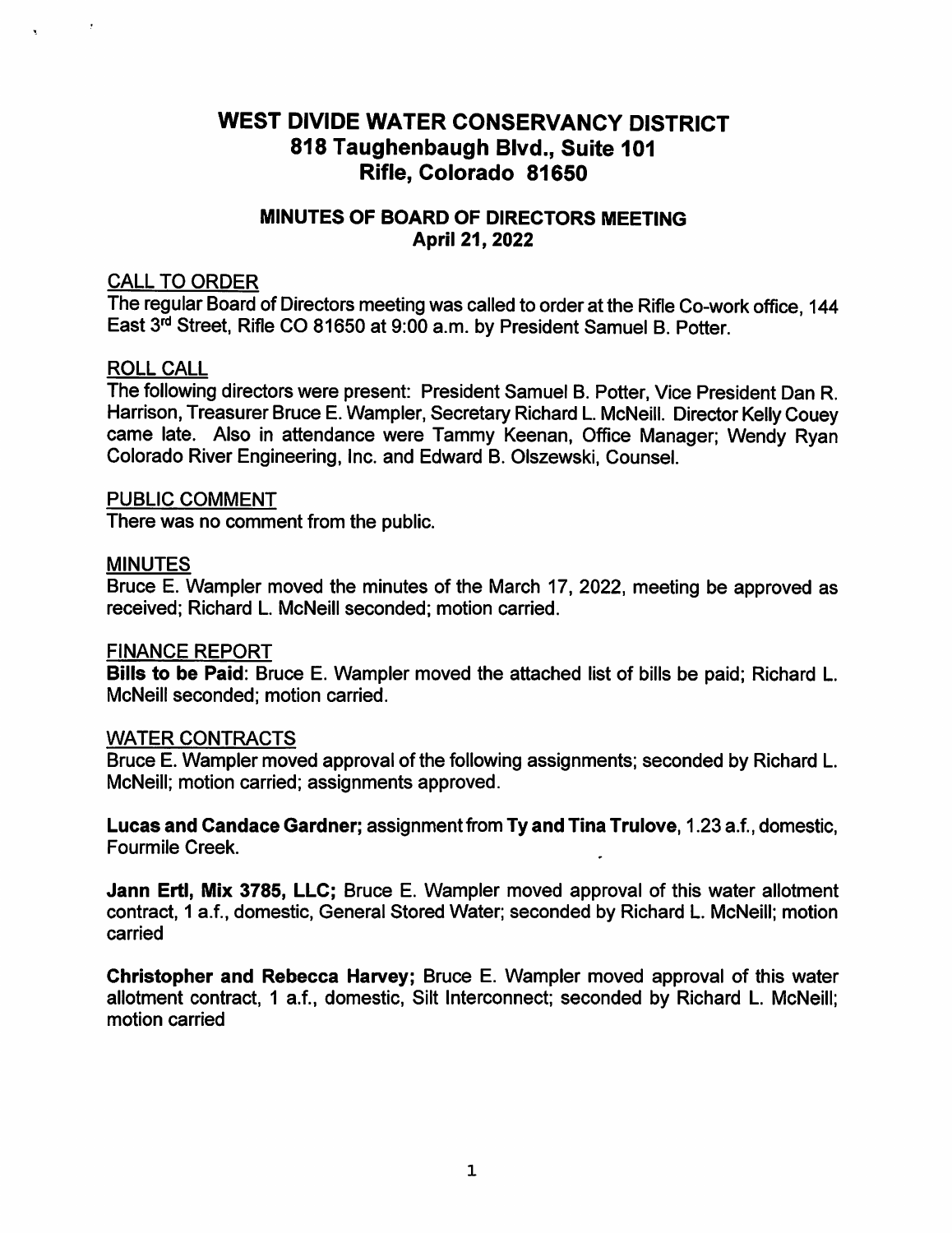# ROUNDTABLE REPORT

Received written and oral report from Richard L. McNeill of the March 2022 meeting. The roundtable is currently looking for local priorities as the budget for water infrastructure and wildfire is healthy.

## WATER RESOURCES' REPORT

Nothing to report this month.

#### HYDROLOGISTS' REPORT

Water Watch and Augmentation reports were provided by Wendy Ryan and discussed with the board.

Wendy Ryan also provided updates on the pending projects.

#### CRYSTAL RIVER

Larry Darien had expressed some willingness to build storage on his property. Dan R. Harrison is working on getting a meeting set up with him to discuss options.

Wendy Ryan requested information from a listing agent in regard to a large property for sale on Yule Creek but has not heard back from them. She has also reached out to the consultant, Jason James, working with Chris Cox and has not heard back from him either.

## 2022 PROJECT PRIORITIES

Wendy provided a list of projects for 2022 and their priorities.

- Kendig Reservoir 1.
	- Continue streamflow a.

### 2. Crystal Study

- Janeway GW investigations test wells and River Restoration efforts a.
- Meet with Larry Darien re: storage location and options b.
- Open Heart Pipeline Measuring Device 3.
	- Follow up with Warren Roberts and Chelewski Pipe& Supply a.
- Decree Exchange of excess Atkinson water to Martin Reservoirs/Add Martin as a source for aug plan. 4.
	- Martin must be available to the aug. plan. We need Martin as a source for times when there's a call upstream of the Atkinson Ditch in the existing plan for augmentation a.
	- Ensure Martin Reservoir uses include augmentation/snowmaking b.
	- Martin is not a decreed source for mainstem plans c.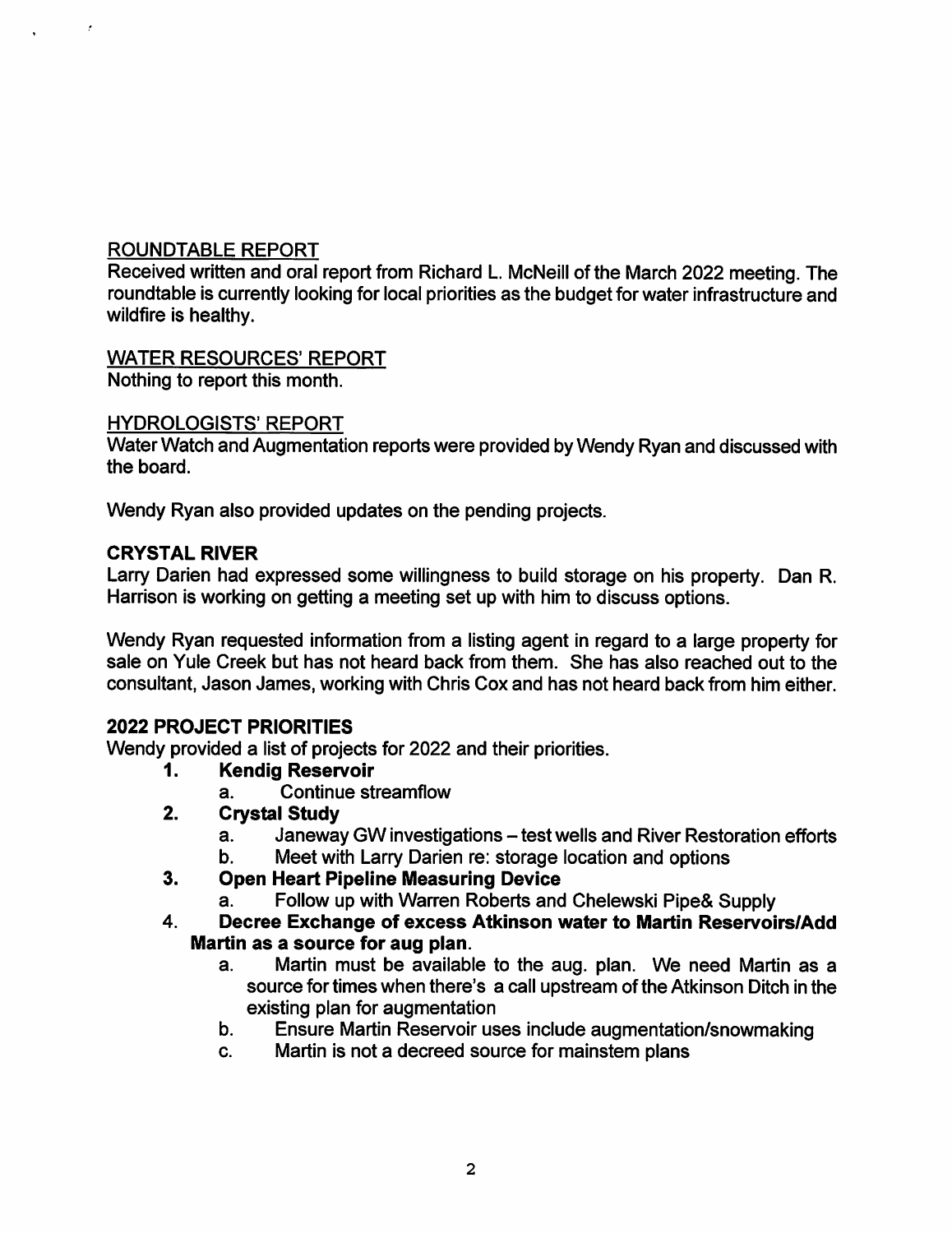# 5. Fourmile stream gaging to improve yield estimates<br>a. Get more hydrology data and prepare a cost analysis

- Get more hydrology data and prepare a cost analysis a.
- Pioneer Ditch dry up monumenting and augmentation station at headgate. 6.
	- Work with Central aggregates, City of Rifle and Glenn Lund a.
	- The Division will move in the direction of requiring proof of physical and legal water availability with an aug station b.

#### Fourmile Ditch- meet with owner 7.

- Opportunity to mitigate Fourmile ditch shortages with expanded storage? a.
- In working with Fourmile ditch right owner, express our plans to expand Martin and possibly mitigate damage with alternative releases from upstream storage for use of the senior Fourmile ditch water right. b.

#### Solution for lack of aug water on East Divide Creek 8.

Work with a senior ditch? a.

#### ACTIVE CALLS

Rifle Creek - Rifle Gap Reservoir is on an active current call Rifle Creek - Rifle Creek Canon Ditch is on an active current call.

#### ATTORNEY'S REPORT

Received written and oral report from counsel.

#### NEW BUSINESS

The next meeting is scheduled for May 19, 2022.

July's meeting has been rescheduled for the  $14<sup>th</sup>$  of July.

The district office construction will continue thru the month of August. August  $8 - 12<sup>th</sup>$  the office will be closed as they lift floor. The landlord will provide a temporary space for the office manager to work.

The district has 26 FICO shares for lease and all but 2 shares have been leased.

The audit is being prepared mostly remotely this year. The auditor has requested signatures from Samuel B. Potter on Bank Reconciliation balances for the audit.

#### DIRECTORS' COMMENTS

The board bid farewell to Bruce E. Wampler and thanked him for his service! He said it has been a very rewarding experience.

#### EXECUTIVE SESSION

No need for executive session.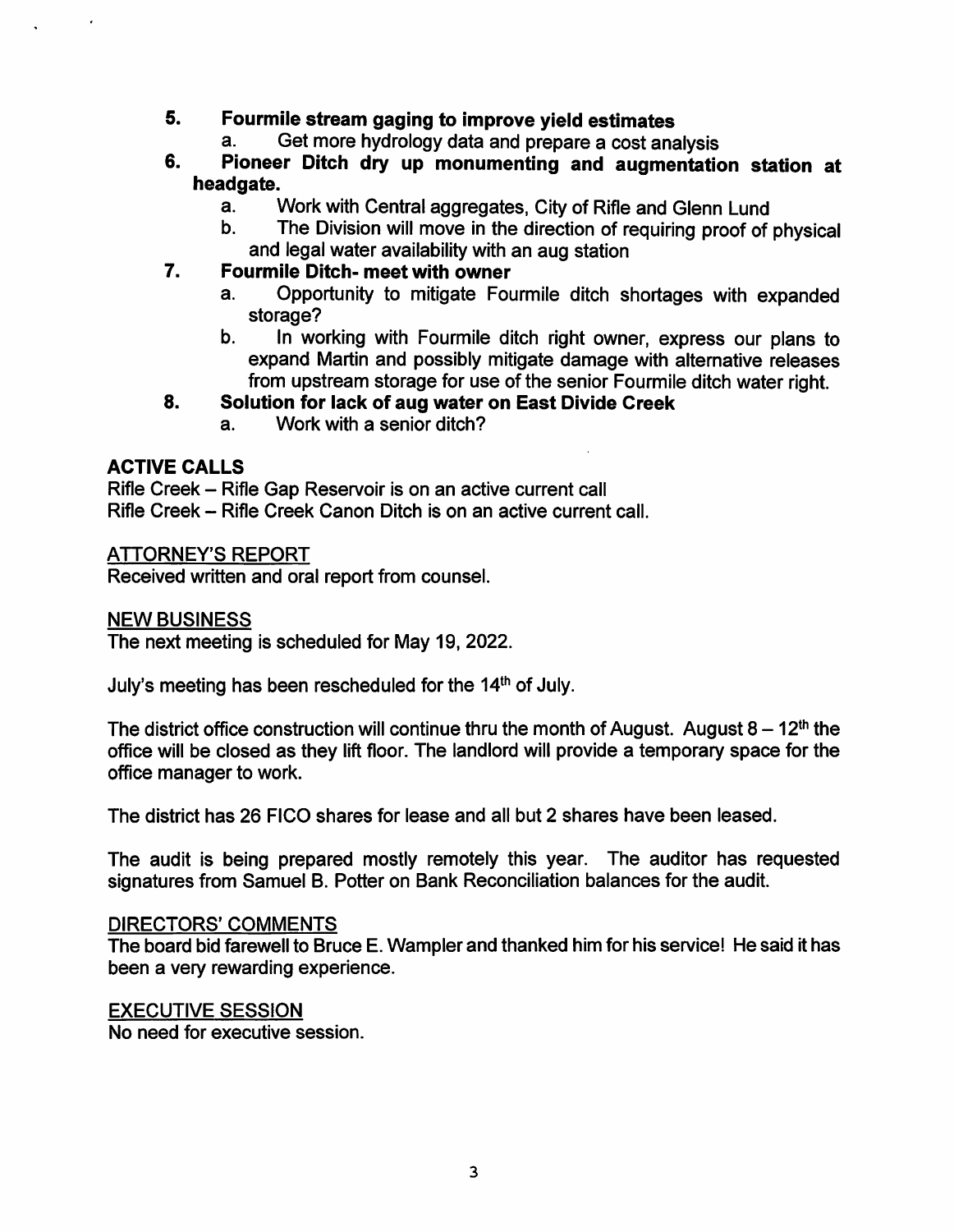ADJOURN Meeting adjourned at 10:56 a.m.

SIGNED:

Richard L. McNeill, Secretary

ATTEST:

Samuel B. Potter, President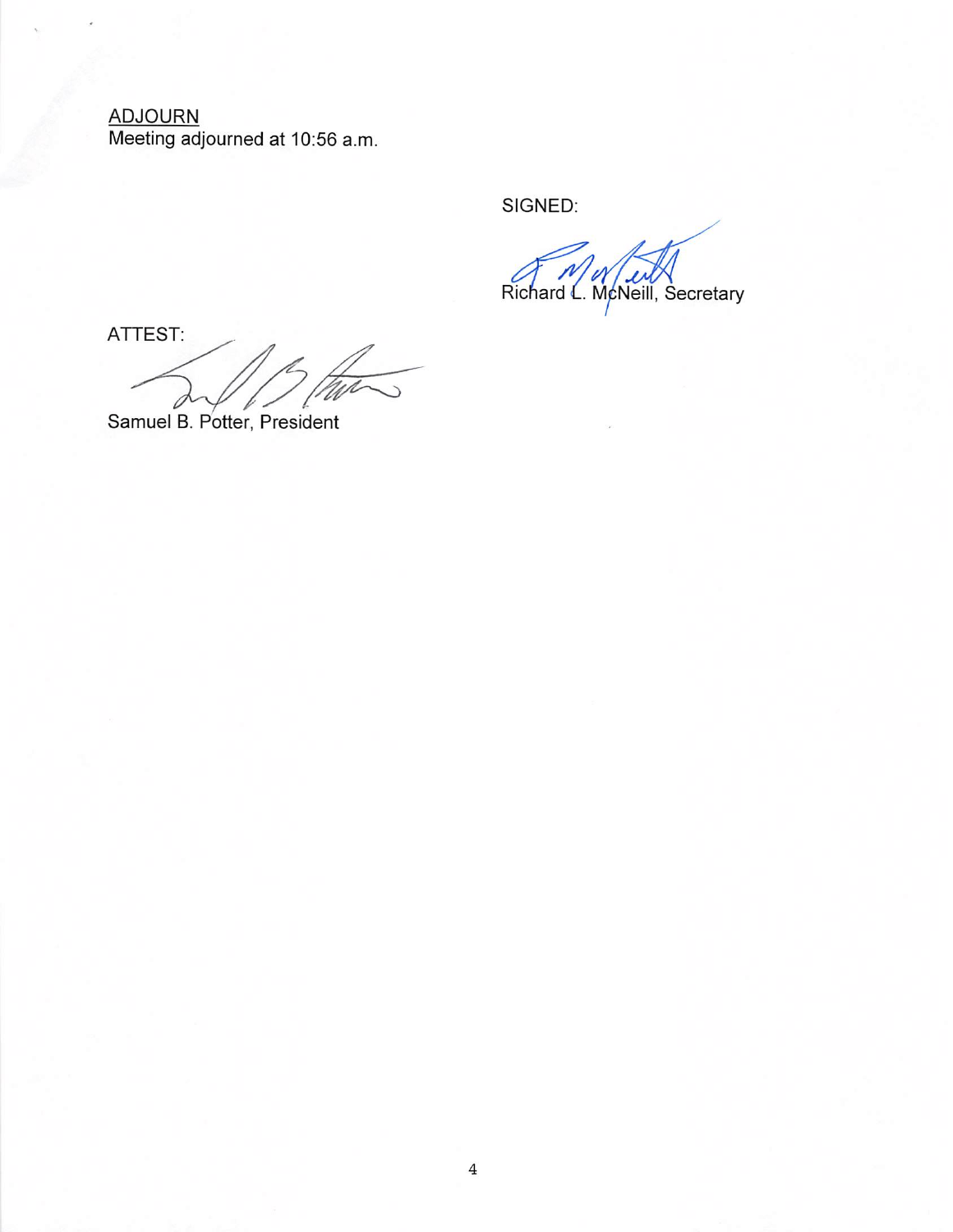# West Divide Water Conservancy District-General Fund<br>Bills to be Paid<br>April 21, 2022

| <b>Num</b> | <b>Name</b>                                      | Memo                        | <b>Account</b>                       | Amount                   |
|------------|--------------------------------------------------|-----------------------------|--------------------------------------|--------------------------|
| DD1105     | Keenan, Tamara S                                 | <b>Direct Deposit</b>       | 5221 · Salary                        | 2,332.37                 |
| 5566       | <b>Raymond's Office Machines</b>                 | Installed new transfer belt | 5125 · Office Equipment Expense      | 382.15                   |
| 5567       | Barnes, Pearson & Rudow, PC                      | <b>Feb Financials</b>       | $5150 \cdot$ Accounting              | 680.00                   |
| 5568       | <b>CEBT</b>                                      | <b>TSK Health Ins</b>       | 5222 · Medical Insurance--Employer   | 932.13                   |
| 5569       | <b>Bookcliff Professional Building, LLC</b>      | Escrow                      | 5394 · Rent-Prop.Taxes/Ins/Utilities | 200.00                   |
| 5569       | <b>Bookcliff Professional Building, LLC</b>      | Rent                        | 5395 · Rent--Office unit             | 1,161.73                 |
| <b>EFT</b> | Capital One, F.S.B.                              | Comcast                     | 5390 · Telephone & Internet          | 165.34                   |
| <b>EFT</b> | Capital One, F.S.B.                              | Zoom                        | 5390 · Telephone & Internet          | 16.21                    |
| EFT        | Capital One, F.S.B.                              | Postage, certifieds         | 5300 · Postage/Box Rent/Etc.         | 180.35                   |
| EFT        | Capital One, F.S.B.                              | <b>QB Support</b>           | $5100 \cdot$ Office Supplies         | 89.95                    |
| 5572       | Harrison, Dan R.                                 |                             | $5020 \cdot$ Director Fees           | 334.47                   |
| 5573       | <b>Sam Potter</b>                                |                             | 5020 - Director Fees                 | 486.33                   |
| DD1106     | McNeill, Richard L                               | <b>Direct Deposit</b>       | 5020 · Director Fees                 | 435.56                   |
| DD1107     | Wampler, Bruce E                                 | <b>Direct Deposit</b>       | 5020 - Director Fees                 | 471.40                   |
| 5571       | Couey, W. Kelly                                  |                             | 5020 · Director Fees                 | 277.05                   |
| eft        | <b>American Funds</b>                            |                             | 2227 · Simple IRA Payable            | 98.12                    |
| eft        | <b>American Funds</b>                            |                             | 2227 · Simple IRA Payable            | 228.94                   |
| eft        | Electronic Federal Tax Payment System 84-0976632 |                             | 2205-FICA/MED/FWT Payable            | 1.084.44                 |
| 5570       | Olszewski, Massih & Maurer, P.C.                 | General                     | $5280 \cdot$ Legal                   | 560.00                   |
| 5570       | Olszewski, Massih & Maurer, P.C.                 | <b>Policies</b>             | 5280 · Legal                         | 80.00                    |
|            |                                                  |                             |                                      | $1H$ $1d$ <sub>554</sub> |

#### GENERAL STORED WATER

 $\label{eq:2.1} \begin{array}{l} \mathcal{N}=\mathcal{N}^{\frac{1}{2}}\\ \mathcal{N}=\mathcal{N}^{\frac{1}{2}}\\ \mathcal{N}=\mathcal{N}^{\frac{1}{2}}\\ \mathcal{N}=\mathcal{N}^{\frac{1}{2}}\\ \mathcal{N}=\mathcal{N}^{\frac{1}{2}}\\ \mathcal{N}=\mathcal{N}^{\frac{1}{2}}\\ \mathcal{N}=\mathcal{N}^{\frac{1}{2}}\\ \mathcal{N}=\mathcal{N}^{\frac{1}{2}}\\ \mathcal{N}=\mathcal{N}^{\frac{1}{2}}\\ \mathcal{N}=\mathcal{N}^{\frac$ 

| <b>Num</b> | Name                                            | Memo                                         | <b>Account</b>                      | <b>Amount</b>     |
|------------|-------------------------------------------------|----------------------------------------------|-------------------------------------|-------------------|
| 2525       | Fourmile Creek Enterprise #1414008197 Rosenfeld |                                              | 2050 Due to Other Funds             | 890.00            |
| 2526       | Olszewski, Massih & Maurer, P.C.                | <b>Directors</b>                             | 7047 · Legal--General               | 272.00            |
| 2526       | Olszewski, Massih & Maurer, P.C.                | <b>CRWCD</b>                                 | 7047 · Legal--General               | 280.00            |
| 2526       | Olszewski, Massih & Maurer, P.C.                | <b>Contracts</b>                             | 7047 · Legal--General               | 288.00            |
| 2526       | Olszewski, Massih & Maurer, P.C.                | Crystal                                      | 7048 · Legal--Crystal River         | 96.00             |
| 2526       | Olszewski, Massih & Maurer, P.C.                | <b>Martin Diligence</b>                      | 7049 · Legal--Martin Reservoirs     | 2,563.00          |
| 2526       | Olszewski, Massih & Maurer, P.C.                | Opp to Mystery Ranch                         | 7047 · Legal--General               | 340.00            |
| 2526       | Olszewski, Massih & Maurer, P.C.                | Legislation                                  | 7047 · Legal--General               | 80.00             |
| 2526       | Olszewski, Massih & Maurer, P.C.                | General                                      | 7047 · Legal--General               | 160.00            |
| 2526       | Olszewski, Massih & Maurer, P.C.                | Area A                                       | 7047 · Legal--General               | 120.00            |
| 2526       | Olszewski, Massih & Maurer, P.C.                | Opp To GWS                                   | 7047 · Legal--General               | 184.00            |
| 2527       | Colorado River Engineering, Inc.                | <b>Martin Reservoir Diligence Activities</b> | <b>Hydrology - Martin Diligence</b> | 9,917.50          |
| 2528       | <b>Garfield County Clerk and Recorder</b>       | <b>Memorandums</b>                           | 7070 · Memorandum Recording Fees    | 13.00             |
| 2529       | <b>Colorado River Engineering</b>               | General                                      | 7030 - Hydrology General            | 3,022.50          |
| 2529       | <b>Colorado River Engineering</b>               | <b>Martin Diligence</b>                      | <b>Hydrology - Martin Diligence</b> | 1,345,0<br>19,571 |
|            |                                                 |                                              |                                     |                   |